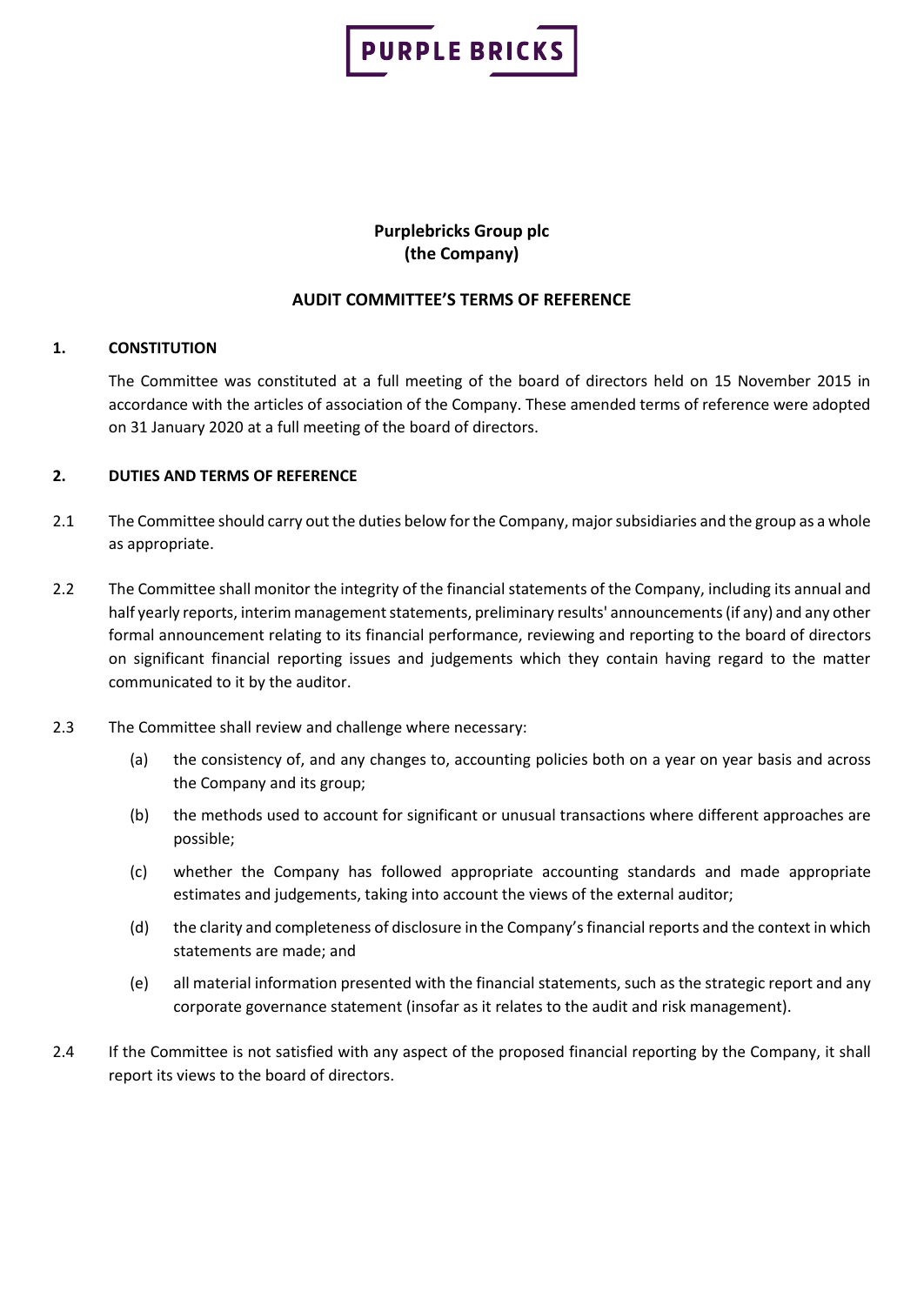- 2.5 The Committee should review the content of the annual report and accounts and advise the board of directors on whether, taken as a whole, it is fair, balanced and understandable and provides the information necessary for shareholders to assess the Company's performance, business model and strategy and the Committee should also advise the board of directors on whether the annual report and accounts informs the board's statement in the annual report on these matters.
- 2.6 The Committee shall:
	- (a) keep under review the Company's internal financial controls and internal control and risk management systems; and
	- (b) review and approve the statements to be included in the annual report concerning internal controls and risk management.
- 2.7 The Committee shall:
	- (a) review the adequacy and security of the Company's arrangements for its employees and contractors to raise concerns, in confidence, about possible wrongdoing in financial reporting or other matters. The Committee shall ensure that these arrangements allow proportionate and independent investigation of such matters and appropriate follow up action;
	- (b) review the Company's procedures for detecting fraud;
	- (c) review the Company's systems and controls for the prevention of bribery and receive reports on noncompliance;
	- (d) receive regular reports from the Money Laundering Reporting Officer on the adequacy and effectiveness of the Company's anti-money laundering systems and controls;
	- (e) receive regular reports from the UK CEO (or his nominee) on the Company's Health and Safety systems and controls; and
	- (f) receive regular reports from the Compliance Officer and keep under review the adequacy and effectiveness of the Company's compliance function.
- 2.8 The Company does not currently have an internal audit function. The decision on whether or not to set up an internal audit function shall be made by the board of directors on the recommendation of the Committee (which shall consider annually whether there is a need for an internal audit), based on the growth of the Company, the scale, diversity and complexity of the Company's activities and the number of employees, as well as cost and benefit considerations. If the board of directors recommends the appointment of an internal audit function, the Committee shall: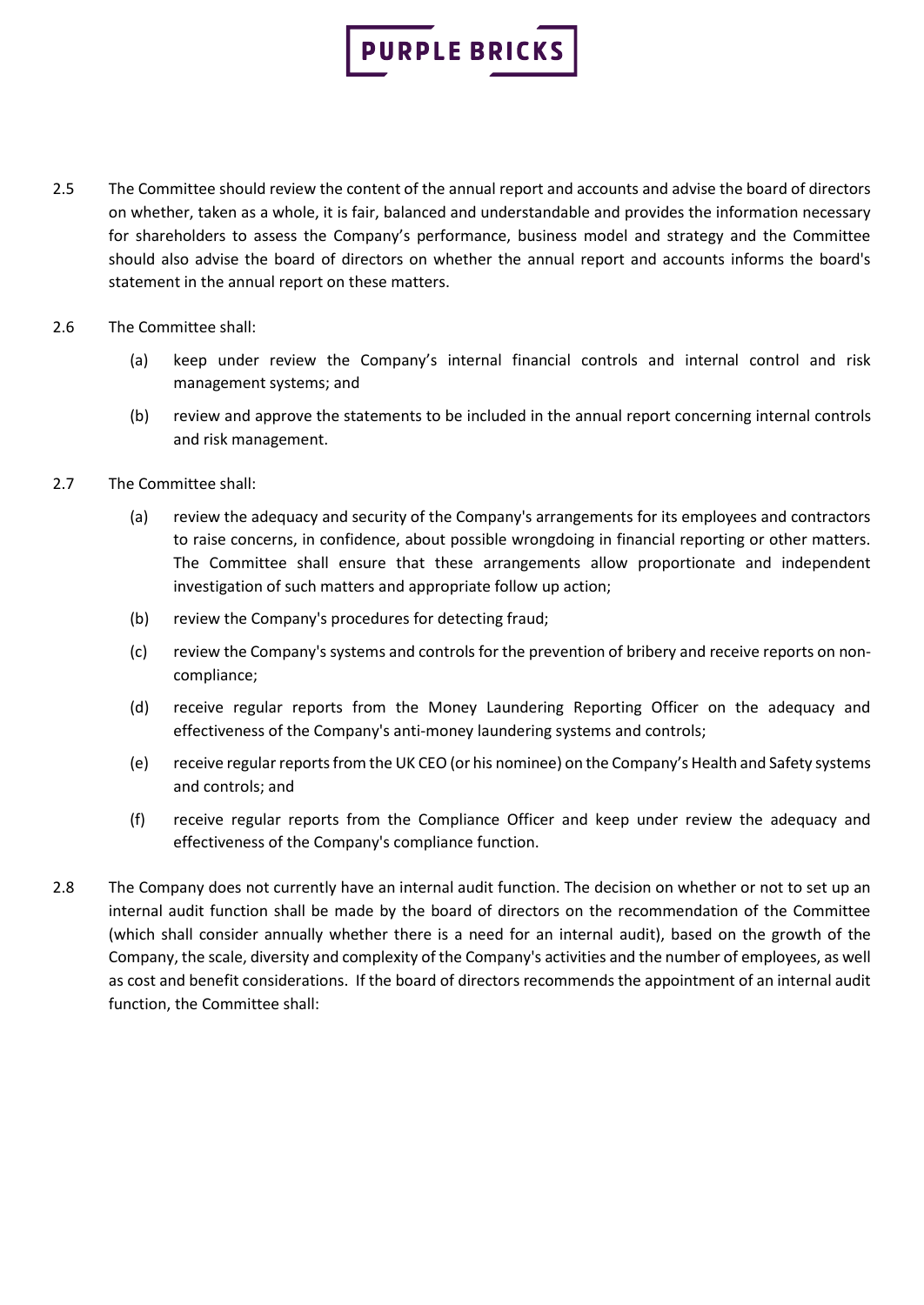- (a) monitor and assess the role and the effectiveness of the Company's internal audit function in the context of the Company's overall risk management system and the work of compliance, finance and the external auditor;
- (b) approve the appointment and removal of the head of the internal audit function;
- (c) review and approve the role and mandate of the internal audit function, monitor and review the effectiveness of its work, and annually approve the internal audit charter ensuring it is appropriate for the current needs of the organisation;
- (d) ensure internal audit has unrestricted scope, the necessary resources and appropriate access to information to enable it to perform its function effectively, ensure there is open communication between different functions and that the internal audit function evaluates the effectiveness of these functions as part of its internal audit plan and ensure that the internal audit function is equipped to perform in accordance with the relevant professional standards for internal auditors;
- (e) ensure the internal auditor has direct access to the chairperson of the board of directors and the chairperson of the Committee and is accountable to the Committee;
- (f) review and approve the annual internal audit plan and ensure it is aligned to the key risks of the Company's business and receive regular reports on work carried out;
- (g) review and assess the annual internal audit work plan and receive a report on the results of the internal auditor's work;
- (h) determine whether it is satisfied with the quality, experience and expertise of internal audit is appropriate for the business;
- (i) consider whether an independent, third party review of processes is appropriate;
- (j) review the actions taken by management to implement the recommendations of internal audit and to support the effective working of the internal audit function; and
- (k) meet the head of internal audit at least once a year, without management being present.
- 2.9 The Committee shall:
	- (a) consider and make recommendations to the board of directors, to be put to shareholders for approval at the Annual General Meeting, in relation to the appointment, re-appointment and removal of the Company's external auditor. If an auditor resigns the Committee shall investigate the issues leading to this and decide whether any action is required;
	- (b) develop and oversee the selection procedure for the appointment of the audit firm, ensuring that all tendering firms have such access as is necessary to information and individuals during the tendering process.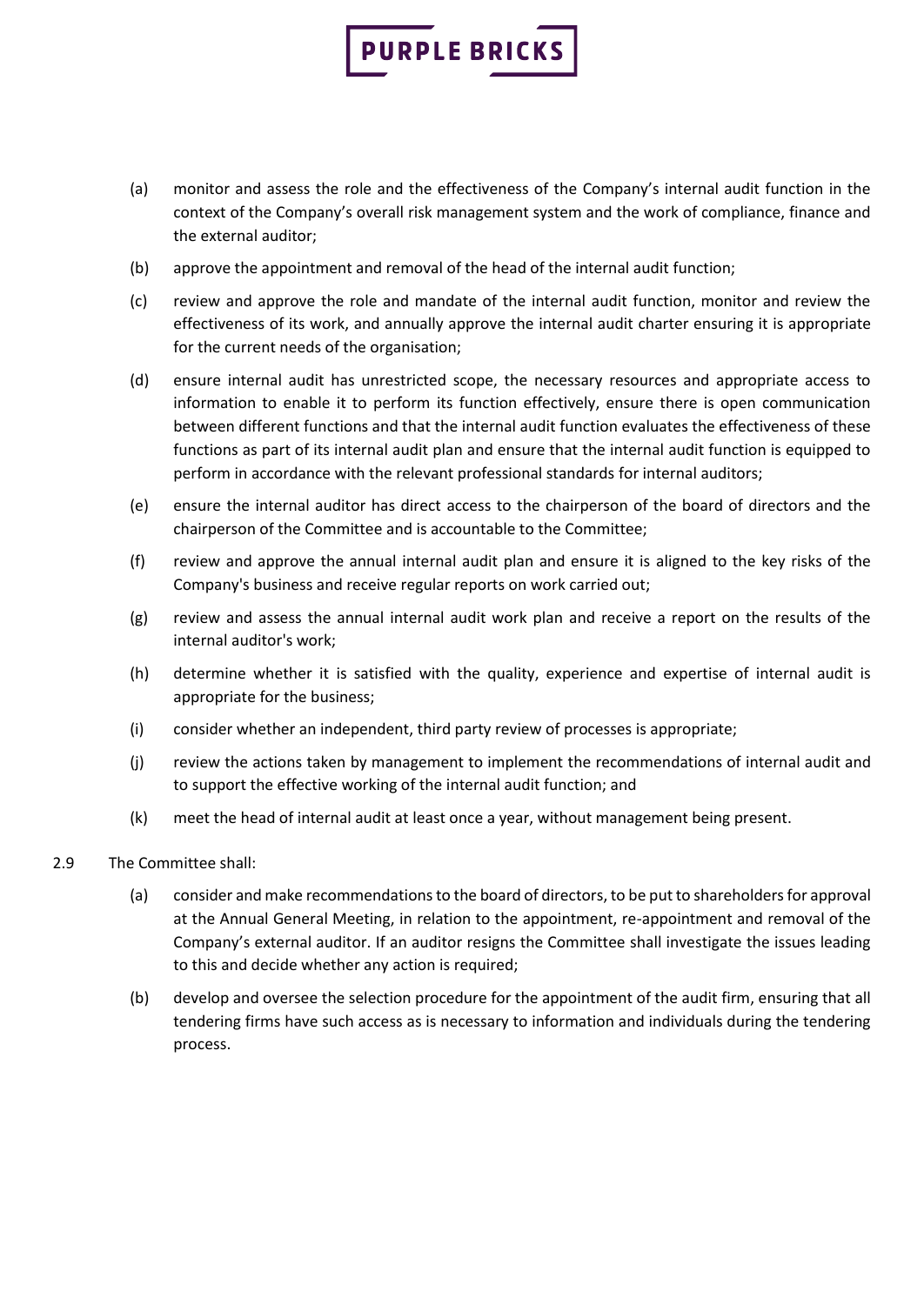

- (c) oversee the relationship with the external auditor including (but not limited to):
	- (i) approval of their remuneration, including fees for audit or non-audit services and that the level of fees is appropriate to enable an effective and high quality audit to be conducted;
	- (ii) approval of their terms of engagement, including any engagement letter issued at the start of each audit and the scope of the audit;
	- (iii) assessing annually their independence and objectivity taking into account relevant professional and regulatory requirements (including any relevant ethical standard) and the relationship with the auditor as a whole, including any threats to the auditors' independence and safeguards applied to mitigate those threats including the provision of any non-audit services;
	- (iv) satisfying itself that there are no relationships (such as family, employment, investment, financial or business) between the auditor and the Company (other than in the ordinary course of business) which could adversely affect the auditor's independence and objectivity;
	- (v) agreeing with the board of directors a policy on the employment of former employees of the Company's auditor taking into account any relevant ethical standard and legal requirements, then monitoring the implementation of this policy;
	- (vi) monitoring the auditor's compliance with relevant ethical, legal regulatory and professional guidance on the rotation of audit partners, the level of fees paid by the Company compared to the overall fee income of the firm, office and partner and other related requirements;
	- (vii) assessing annually the qualifications, expertise and resources of the auditor and the effectiveness of the audit process which shall include a report from the external auditor on their own internal quality procedures;
	- (viii) seeking to ensure co-ordination with the activities of any internal audit function;
	- (ix) evaluating the risks to the quality and effectiveness of the financial reporting process and consideration of the need to include the risk of the withdrawal of their auditor from the market on that evaluation;
	- (x) meet regularly with the external auditor, including once at the planning stage before the audit and once after the audit at the reporting stage. The Committee shall meet the external auditor at least once a year, without management being present, to discuss their remit and any issues arising from the audit;
- (d) discuss with the external auditor the factors that could affect audit quality and review and approve the annual audit plan, ensuring it is consistent with the scope of the audit engagement, having regard to the seniority, expertise and experience of the audit team.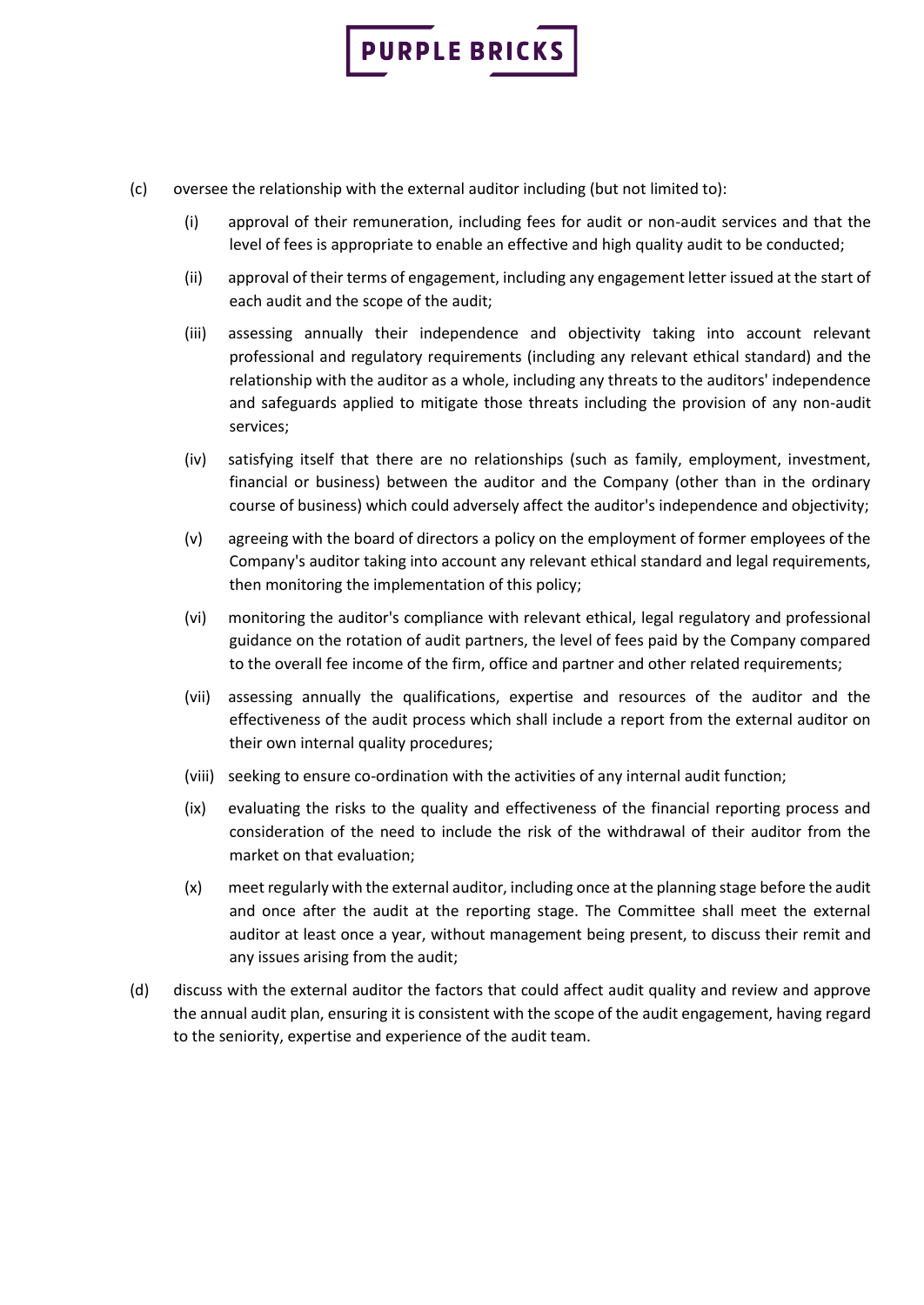- (e) review the findings of the audit with the external auditor. This shall include but not be limited to, the following:
	- (i) a discussion of any major issues which arose during the audit;
	- (ii) any key accounting and audit judgements;
	- (iii) the auditor's explanation of how the risks to audit quality were addressed;
	- (iv) the auditor's view of their interactions with senior management;
	- (v) levels of errors identified during the audit; and
	- (vi) the effectiveness of the audit.
- (f) review any representation letter(s) requested by the external auditor before they are signed by management;
- (g) review the management letter and management's response to the auditor's findings and recommendations;
- (h) review the effectiveness of the audit process, including an assessment of the quality of the audit, the handling of key judgements by the auditor and the auditor's response to questions from the Committee;
- (i) develop and implement a policy on the supply of non-audit services by the external auditor, including approval of non-audit services by the Committee and specifying the types of non-audit service to be pre-approved, and assessment of whether non-audit services have a direct or material effect on the audited financial statements. The policy should include consideration of the following matters:
	- (i) threats to the independence and objectivity of the external auditor and any safeguards in place;
	- (ii) the nature of the non-audit services;
	- (iii) whether the external audit firm is the most suitable supplier of the non-audit service;
	- (iv) the fees for the non-audit services, both individually and in aggregate, relative to the audit fee; and
	- (v) the criteria governing compensation.
- 2.10 The chairperson of the Committee shall report formally to the board of directors on its proceedings after each meeting on all matters within its duties and responsibilities and shall also formally report to the board of directors on how it has discharged its responsibilities. The report shall include:
	- (a) the significant issues that it had considered in relation to the financial statements and how these were addressed;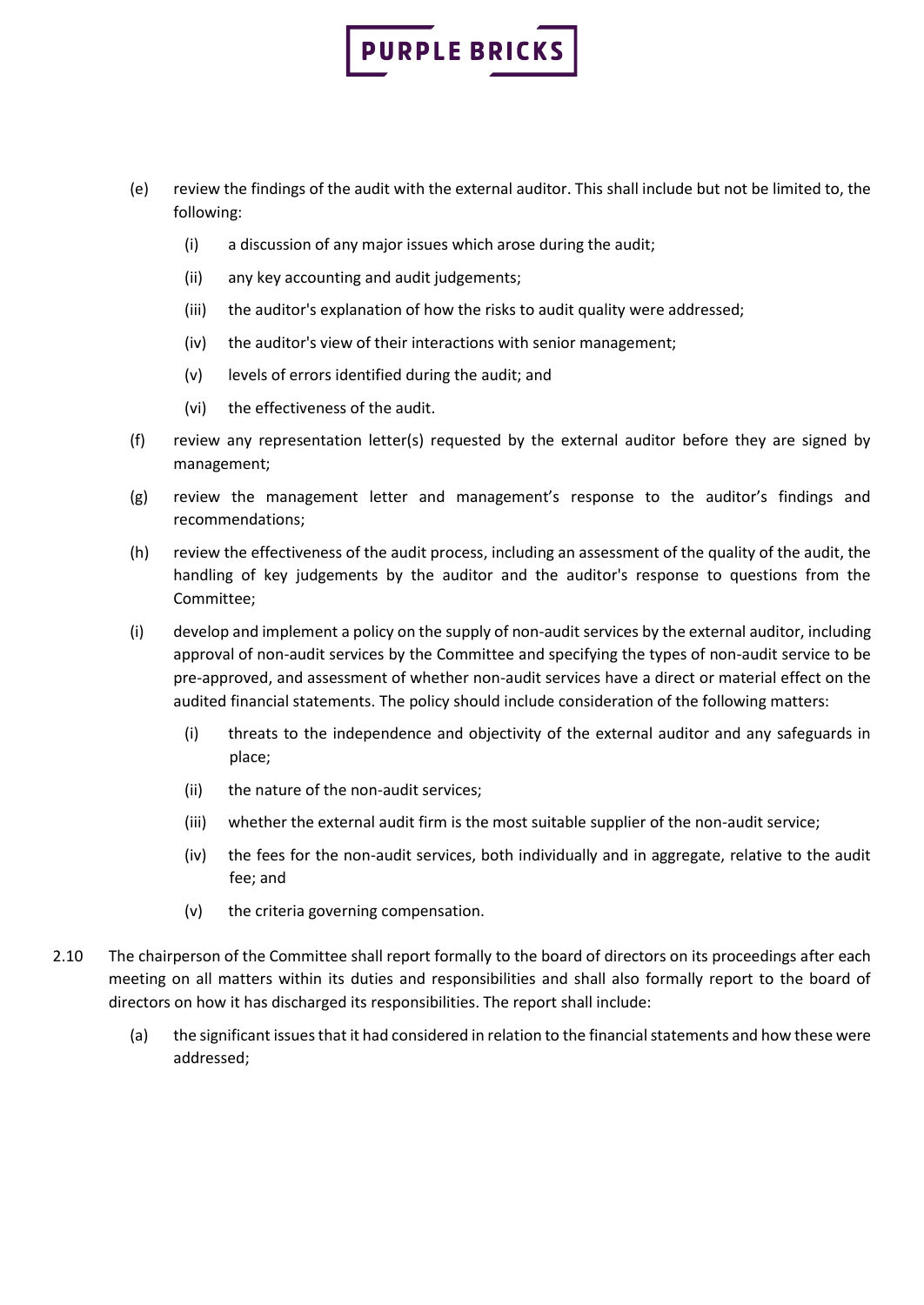

(c) any other issues on which the board of directors has requested the Committee's opinion.

- 2.11 The Committee shall make whatever recommendations to the board of directors it deems appropriate on any area within its remit where action or improvement is needed.
- 2.12 The Committee shall, as required, compile a report to shareholders on its activities to be included in the Company's annual report. The report shall include an explanation of how the Committee has addressed the effectiveness of the external and internal audit process, the significant issues that the Committee considered in relation to the financial statements and how these issues were addressed having regard to matters communicated to it by the auditor.
- 2.13 In the compiling the reports referred to in 2.10 and 2.12, the Committee should exercise judgement in deciding which of the issues it considers in relation to the financial statements are significant, but should include at least those matters that have informed the board of director's assessment of whether the Company is a going concern. The report to shareholders need not repeat information disclosed elsewhere in the annual report and accounts, but could provide cross-references to that information.
- 2.14 The Committee shall:
	- (a) have access to sufficient resources in order to carry out its duties, including access to the Company secretary for assistance as required;
	- (b) be provided with appropriate and timely training, both in the form of an induction programme for new members and on an ongoing basis for all members;
	- (c) give due consideration to applicable laws and regulations, the provisions of the UK Corporate Governance Code, the QCA Corporate Governance Code, PLSA Corporate Governance Policy & Voting Guidelines for Smaller Companies and the requirements of the London Stock Exchange's rules for AIM companies as appropriate;
	- (d) be responsible for co-ordination of the internal and external auditors;
	- (e) oversee any investigation of activities which are within its terms of reference;
	- (f) arrange for periodic review of its own performance and, at least once a year, review its constitution and terms of reference to ensure it is operating at maximum effectiveness and recommend any changes it considers necessary to the board of directors for approval; and
	- (g) consider such other matters as may be requested by the board of directors.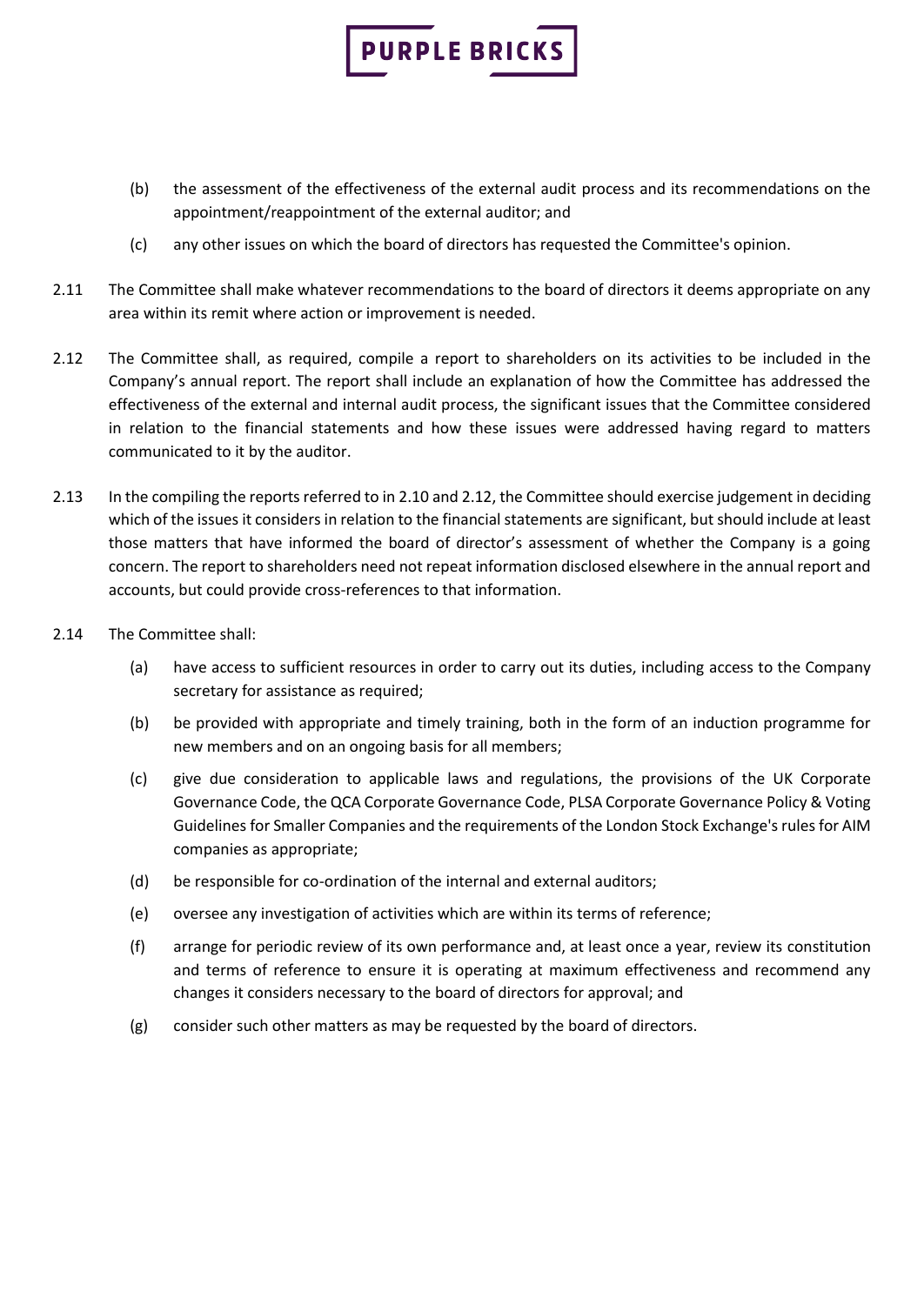

#### **3. MEMBERSHIP**

- 3.1 The members of the Committee shall be appointed by the board of directors, on the recommendation of the Nomination Committee in consultation with the chairperson of the Committee. At least two of the members of the Committee should be non-executive directors who are independent of management and free from any business or other relationship which could materially interfere with the exercise of their independent judgement. The committee shall, where possible, include at least one member of the remuneration committee.
- 3.2 The Committee shall have at least three members and at least one member should have recent and relevant financial experience, ideally with a professional qualification from one of the professional accountancy bodies.
- 3.3 In the absence of the Committee chairperson, the remaining Committee members present shall elect one of themselves as chairperson.
- 3.4 A quorum shall be any two members of the Committee.

#### **4. VOTING ARRANGEMENTS**

- 4.1 Each member of the Committee shall have one vote which may be cast on matters considered at the meeting. Votes can only be cast by members attending a meeting of the Committee.
- 4.2 If a matter that is considered by the Committee is one where a member of the Committee, either directly or indirectly has a personal interest, that member shall not be permitted to vote at the meeting.
- 4.3 Save where he has a personal interest, the chairperson of the Committee will have a casting vote.

#### **5. ATTENDANCE AT MEETINGS**

- 5.1 The Committee will meet at least three times a year at appropriate intervals in the financial reporting and audit cycle. The Committee may meet at other times during the year as agreed between the members of the Committee or as required.
- 5.2 Outside of the formal meeting programme, the Committee chairperson will maintain a dialogue with key individuals involved in the Company's governance, including the chairperson, chief executive, chief financial officer, the group general counsel and the external audit lead partner.
- 5.3 Only members of the Committee have the right to attend Committee meetings. However, the chief financial officer, group general counsel and external auditors will be invited to meetings of the Committee on a regular basis and other non-members may be invited to attend all or part of any meeting as and when appropriate.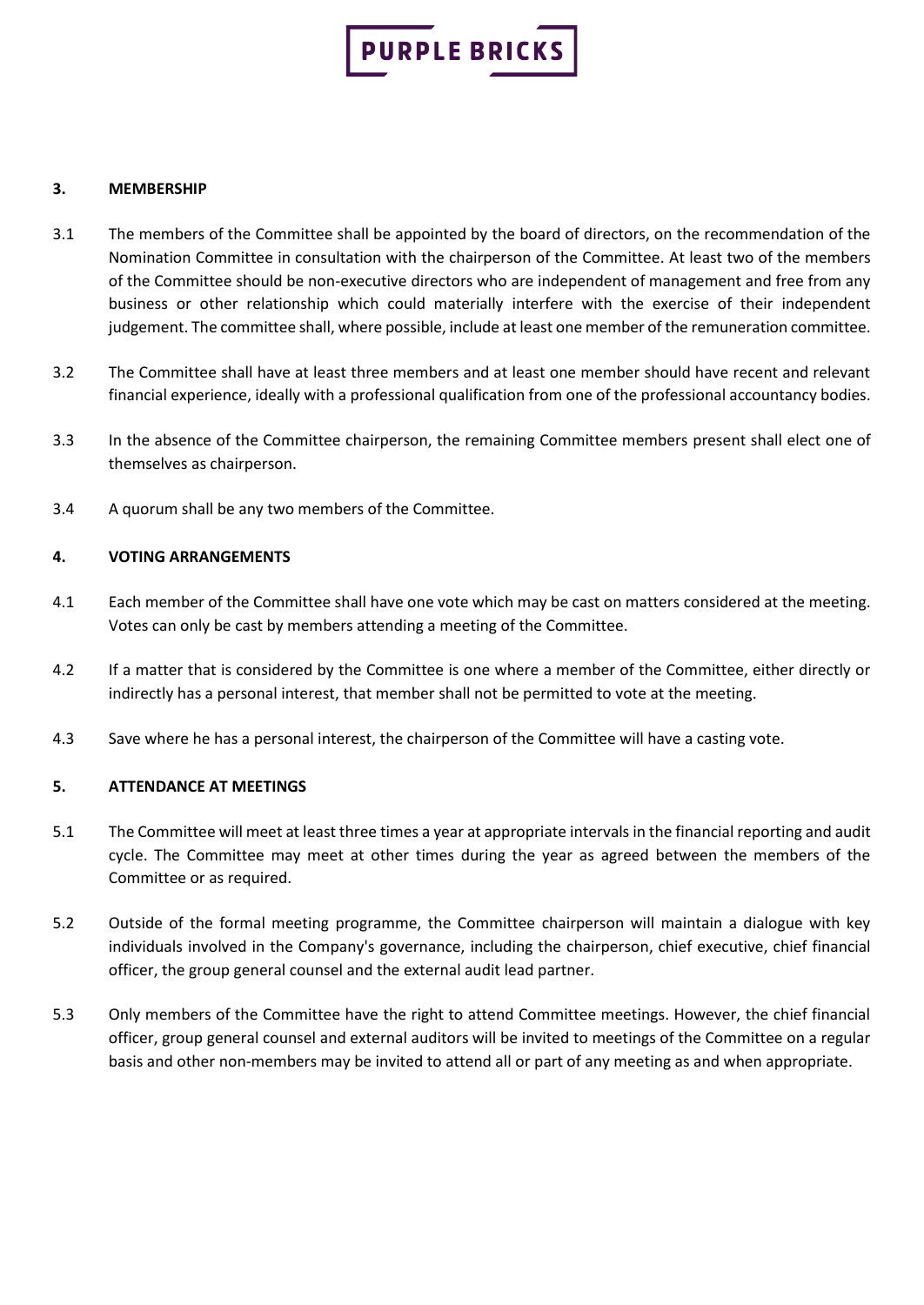

- 5.4 The Company's external auditors may be required to attend Committee meetings, but not in the presence of any of the executive directors of the Company, with a view to consulting with the Committee.
- 5.5 The Company Secretary or his or her nominee shall be the secretary of the Committee and will ensure that the Committee receives information and papers in a timely manner to enable full and proper consideration to be given to all issues.

#### **6. NOTICE OF MEETINGS**

- 6.1 Meetings of the Committee shall be called by the secretary of the Committee at the request of any of its members or at the request of the external or internal auditors if they consider if necessary.
- 6.2 Unless otherwise agreed, notice of each meeting confirming the venue, time and date together with an agenda of the matters to be discussed at the meeting shall be forwarded to each member and any other person required to attend no later than five working days before the date of the meeting. Any supporting papers shall be sent to each member of the Committee and to other attendees (as appropriate) at the same time.
- 6.3 Meetings of the Committee may be conducted when the members are physically present or in the form of either a video or audio conference.
- 6.4 Notices, agendas and supporting papers can be sent in electronic form where the recipient has agreed to receive documents in such a way

#### **7. AUTHORITY**

A duly convened meeting of the Committee at which a quorum is present shall be competent to exercise all or any of the authorities, powers and discretions vested in or exercisable by the Committee. The Committee is authorised by the board of directors to examine any activity within its terms of reference and is authorised to have unrestricted access to the Company's external auditors and to obtain, at the Company's expense, professional advice on any matter within its terms of reference. The Committee is authorised to seek any information it requires from any employee or director, and all such employees or directors will be directed to co-operate with any request made by the Committee. The Committee has the right to publish in the Company's annual report, details of any issues that cannot be resolved between the Committee and the board of directors.

#### **8. REPORTING**

The proceedings and resolutions of meetings of the Committee, including the names of those present and in attendance, shall be minuted. Draft minutes of each meeting will be circulated promptly to all members of the Committee. Once approved, the minutes of each meeting will be circulated to all other members of the board of directors unless it would be inappropriate to do so in the opinion of the Committee chairperson.